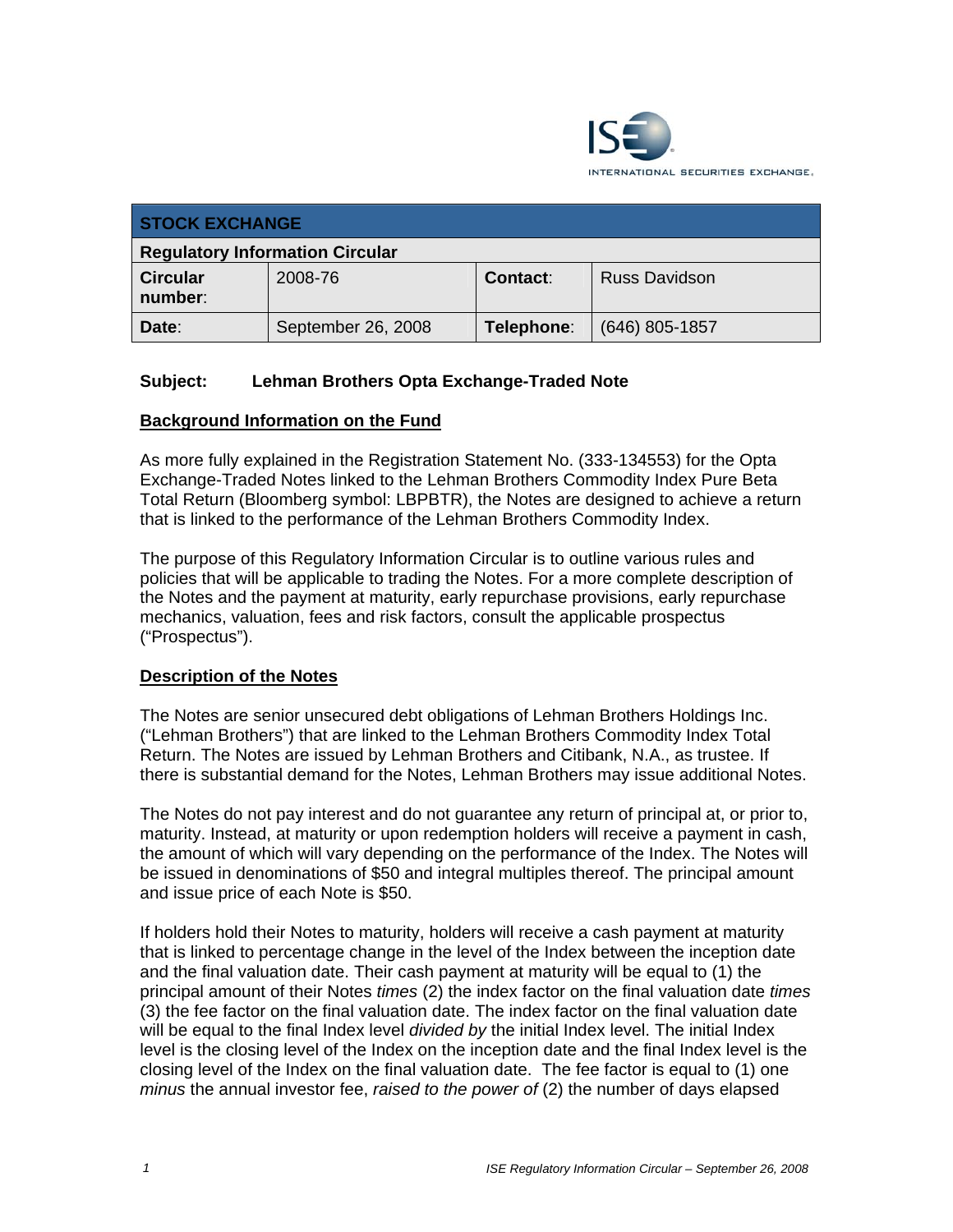from the inception date to and including the applicable valuation date *divided* by 365. The annual investor fee is equal to 0.75%.

Prior to maturity, holders may, subject to certain restrictions and procedures, choose to redeem their Notes on any redemption date during the term of the Notes. If holders redeem their Notes on a particular redemption date, holders will receive a cash payment on such date in an amount equal to the daily redemption value, which will equal (1) the principal amount of their Notes *times* (2) the index factor on the applicable valuation date *times* (3) the fee factor on the applicable valuation date. Holders must redeem Notes with an original principal balance of at least \$2,500,000 at one time in order to exercise their right to redeem their Notes on any redemption date. Lehman Brothers in its discretion may reduce the minimum redemption amount for the Notes. The index factor on the relevant valuation date is the closing level of the Index on that day *divided by* the initial Index level. The initial Index level is the closing level of the Index on the inception date. The fee factor is equal to (1) one *minus* the annual investor fee, *raised to the power of (2)* the number of days elapsed from the inception date to and including the applicable valuation date *divided* by 365. The annual investor fee is equal to 0.75%. A redemption date is the third business day following a valuation date (other than the final valuation date). The final redemption date will be the third business day following the valuation date that is immediately prior to the final valuation date.

### **Indicative Value**

An intraday "Indicative Value" meant to approximate the intrinsic economic value of the Securities will be published for the ETNs, as noted below:

## **Exchange-Traded Notes Indicative Value**

Opta Exchange-Traded Notes Linked to the Lehman Brothers Commodity Index Pure Beta Total Return RAW.IV

The actual trading price of the ETNs may vary significantly from their Indicative Value.

#### **Exchange Rules Applicable to Trading in the Shares**

The Shares are considered equity securities, thus rendering trading in the Shares subject to the Exchange's existing rules governing the trading of equity securities.

#### **Trading Hours**

The Shares will trade on ISE between 9:00 a.m. and 4:15 p.m. ET.

Equity EAMs trading the Shares during the Pre-Market Session are exposed to the risk of the lack of the calculation or dissemination of underlying index value or intraday indicative value ("IIV"). For certain derivative securities products, an updated underlying index value or IIV may not be calculated or publicly disseminated in the Pre-Market hours. Since the underlying index value and IIV are not calculated or widely disseminated during Pre-Market hours, an investor who is unable to calculate implied values for certain derivative securities products during Pre-Market hours may be at a disadvantage to market professionals.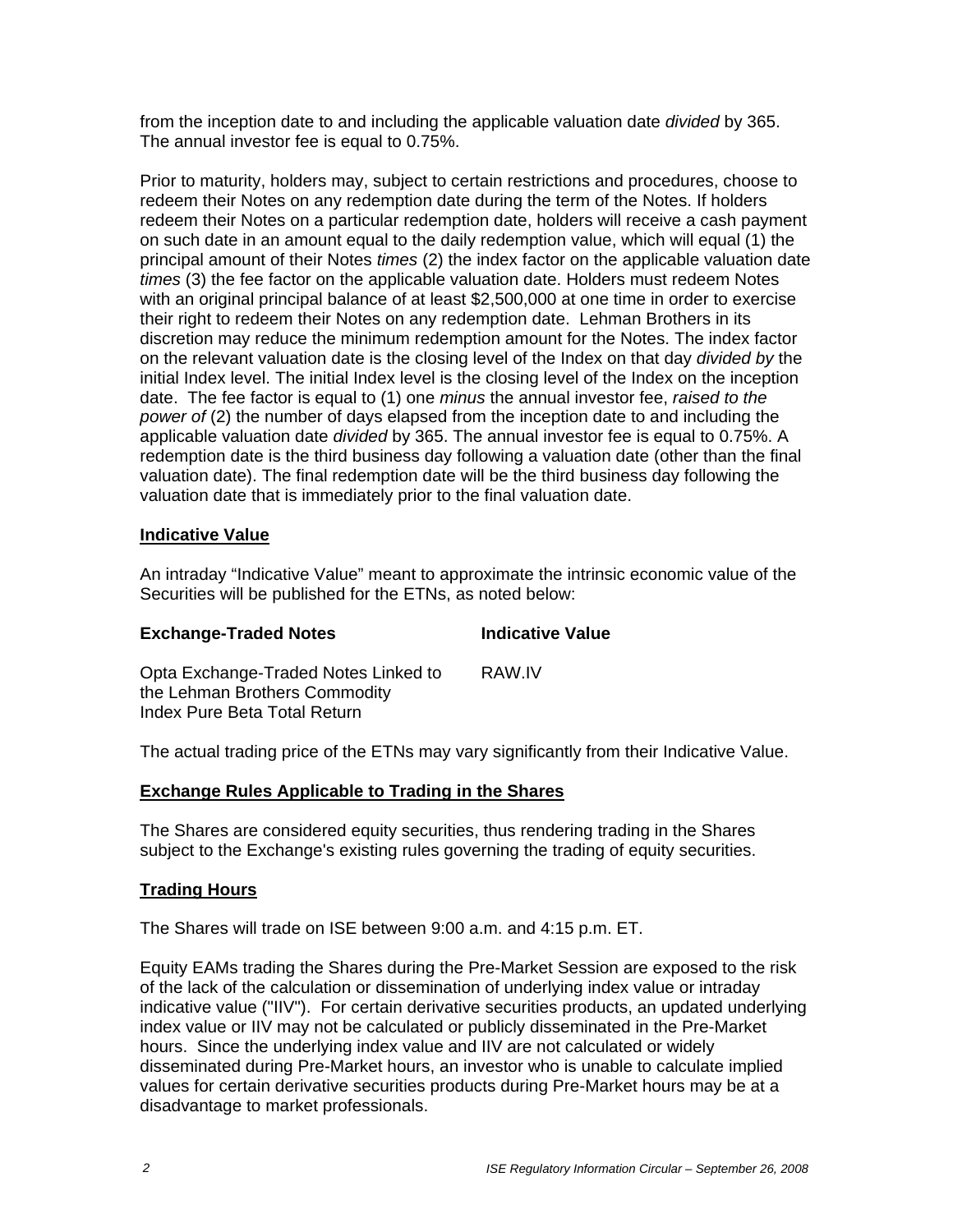## **Trading Halts**

ISE will halt trading in the Shares of a Trust in accordance with ISE Rule 2101(a)(2)(iii). The grounds for a halt under this Rule include a halt by the primary market because it stops trading the Shares and/or a halt because dissemination of the IIV or applicable currency spot price has ceased, or a halt for other regulatory reasons. In addition, ISE will stop trading the Shares of a Trust if the primary market de-lists the Shares.

## **Delivery of a Prospectus**

Pursuant to federal securities laws, investors purchasing Shares must receive a prospectus prior to or concurrently with the confirmation of a transaction. Investors purchasing Shares directly from the Fund (by delivery of the Deposit Amount) must also receive a prospectus.

Prospectuses may be obtained through the Distributor or on the Fund's website. The Prospectus does not contain all of the information set forth in the registration statement (including the exhibits to the registration statement), parts of which have been omitted in accordance with the rules and regulations of the SEC. For further information about the Fund, please refer to the Trust's registration statement.

# **No-Action Relief Under Federal Securities Regulations**

The Securities and Exchange Commission has issued no-action relief from certain provisions of and rules under the Securities Exchange Act of 1934 (the "Exchange Act"), regarding trading in Barclays iPath Exchange Traded Notes (SEC Letter dated July 27, 2006) and Deutsche Bank AG Exchange-Traded Notes (SEC Letter dated October 17, 2007) for securities with structures similar to that of the securities described herein (the "Letters"). As what follows is only a summary of the relief outlined in the Letters, the Exchange also advises interested members to consult the Letters, for more complete information regarding the matters covered therein.

## **Regulation M Exemptions**

Generally, Rules 101 and 102 of Regulation M is an anti-manipulation regulation that, subject to certain exemptions, prohibits a "distribution participant" and the issuer or selling security holder, in connection with a distribution of securities, from bidding for, purchasing, or attempting to induce any person to bid for or purchase, any security which is the subject of a distribution until after the applicable restricted period, except as specifically permitted in Regulation M. The provisions of the Rules apply to underwriters, prospective underwriters, brokers, dealers, and other persons who have agreed to participate or are participating in a distribution of securities, and affiliated purchasers of such persons.

The Letters state that the SEC Division of Trading and Markets will not recommend enforcement action under Rule 101 of Regulation M against persons who may be deemed to be participating in a distribution of the notes to bid for or purchase the notes during their participation in such distribution.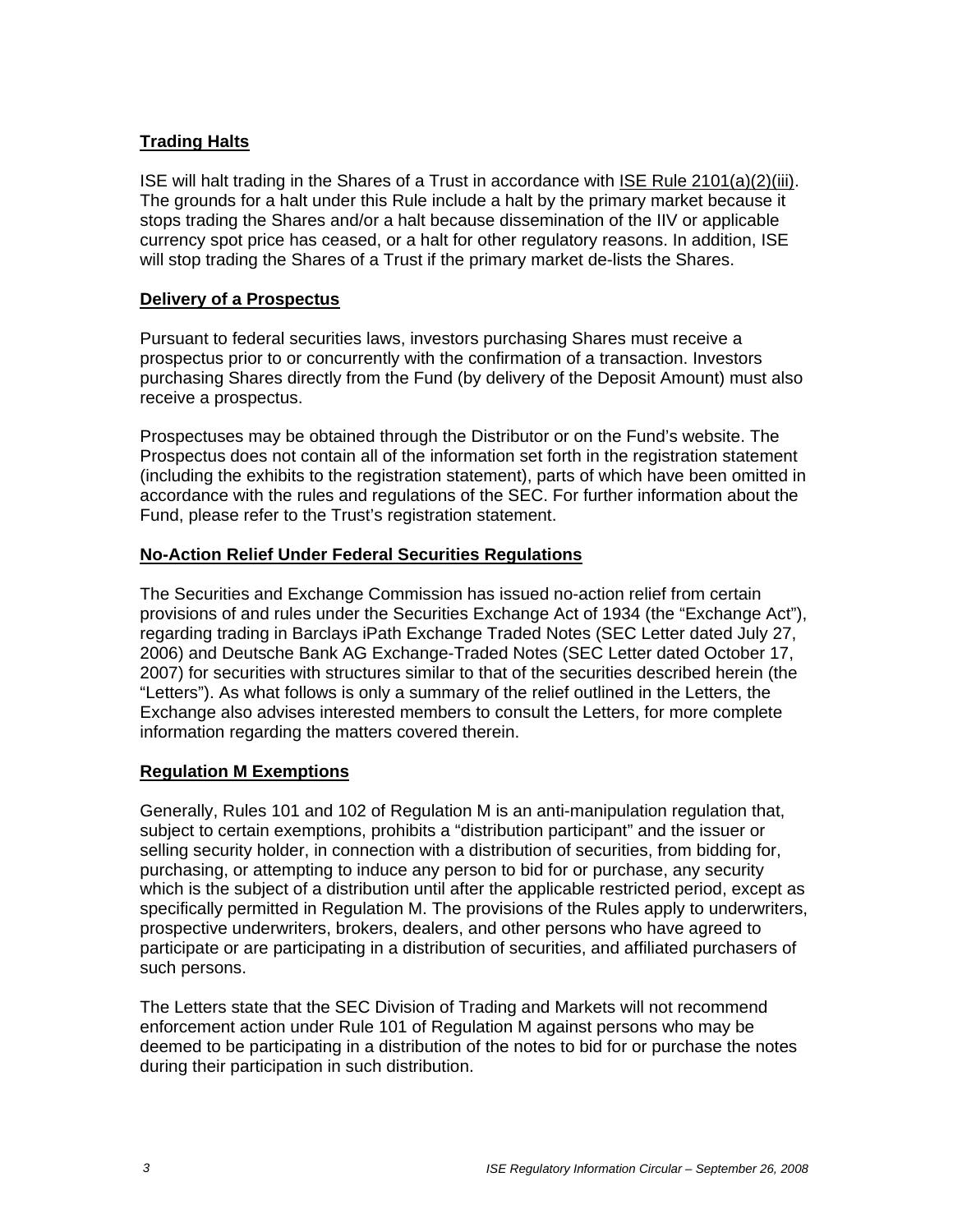Rule 102 of Regulation M prohibits issuers, selling security holders, or any affiliated purchaser of such person from bidding for, purchasing, or attempting to induce any person to bid for or purchase a covered security during the applicable restricted period in connection with a distribution of securities effected by or on behalf of an issuer or selling security holder. Rule 100 of Regulation M defines "distribution" to mean any offering of securities that is distinguished from ordinary trading transactions by the magnitude of the offering and the presence of special selling efforts and selling methods.

The Letters state that the SEC Division of Trading and Markets will not recommend enforcement action under Rule 102 of Regulation M against Barclays and its affiliated purchasers who bid for or purchase or redeem notes during the continuous offering of the notes.

# **Section 11(d)(1) of the Exchange Act; Exchange Act Rule 11d1-2**

Section 11(d)(1) of the Exchange Act generally prohibits a person who is both a broker and a dealer from effecting any transaction in which the broker-dealer extends credit to a customer on any security which was part of a new issue in the distribution of which he or she participated as a member of a selling syndicate or group within thirty days prior to such transaction.

The Letters state that the SEC Division of Trading and Markets will not recommend enforcement action under Section 11(d)(1) of the Exchange Act against broker-dealers who treat the notes, for purposes of Rule 11d1-2, as "securities issued by a registered… open-end investment company as defined in the Investment Company Act" and thereby, extend credit or maintain or arrange for the extension or maintenance of credit on the notes that have been owned by the persons to whom credit is provided for more than 30 days, in reliance on the exemption contained in the rule.

**This Regulatory Information Bulletin is not a statutory Prospectus. Equity EAMs should consult the Trust's Registration Statement, SAI, Prospectus and the Fund's website for relevant information.**